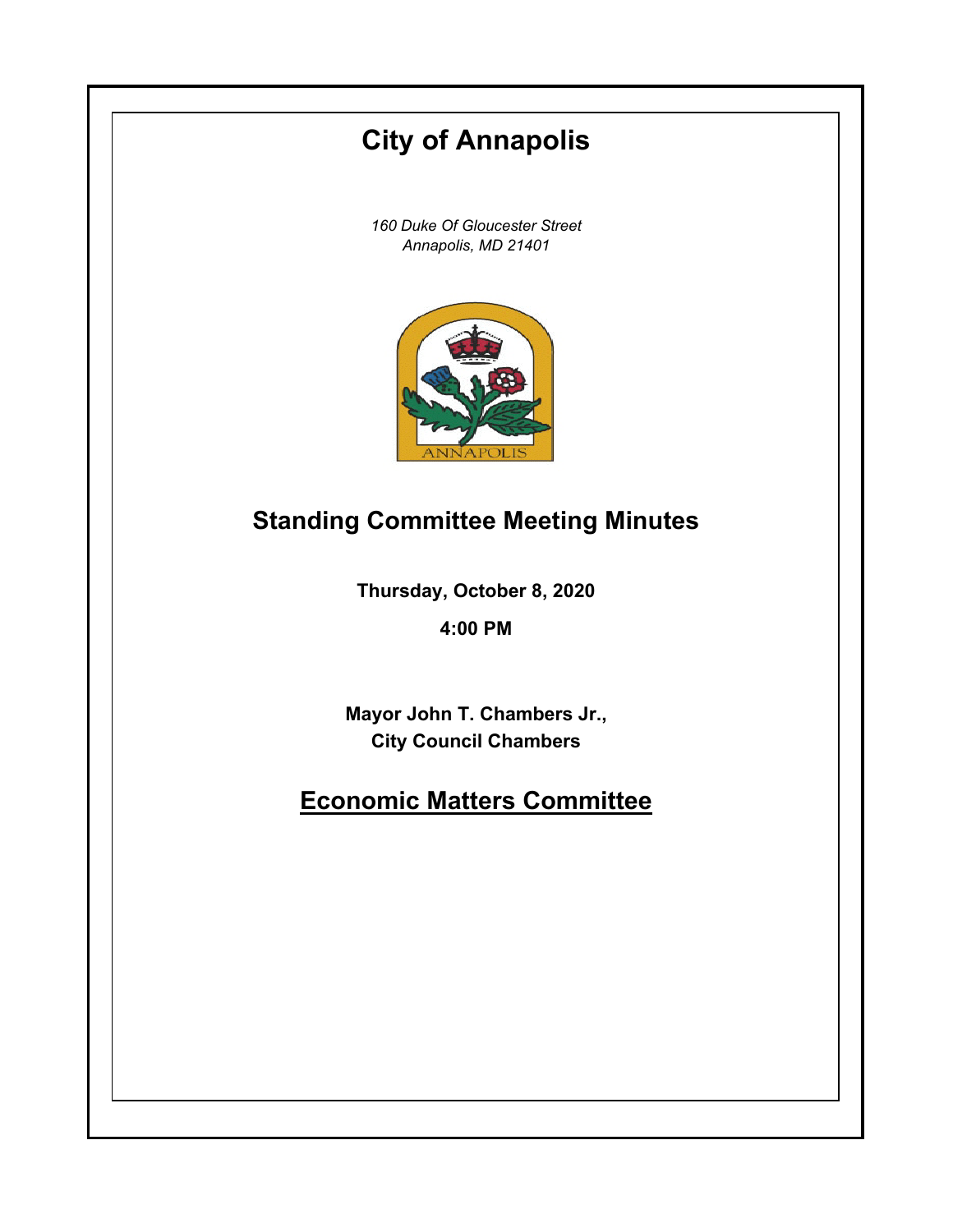## 1. Call To Order

**Chairwoman Finlayson called the meeting to order at 4:02 p.m.**

2. Roll Call

**Present:** 3 - Finlayson, Savidge and Schandelmeier

3. Approval of Agenda (any changes to the agenda should be made here)

**Alderman Schandelmeier moved to adopt the Regular Meeting Agenda. Seconded. A roll call vote was taken. The motion CARRIED by the following vote:**

**Aye:** 3 - Finlayson, Savidge and Schandelmeier

## 4. Business before Committee

## **b. Approval of Minutes**

| ECM09.10.2<br><u>0</u>                                       | Approval of Minutes for the Regular Meeting                                                                                                          |
|--------------------------------------------------------------|------------------------------------------------------------------------------------------------------------------------------------------------------|
|                                                              | Alderman Savidge moved to approve the regular meeting minutes.<br>Seconded. A roll call vote was taken. The motion CARRIED by the following<br>vote: |
|                                                              | Ave: 2 - Finlayson and Savidge                                                                                                                       |
|                                                              | Abstain: 1 - Schandelmeier                                                                                                                           |
| c. Appointments and reappointments to Boards and Commissions |                                                                                                                                                      |
|                                                              |                                                                                                                                                      |

[AP-127-19](http://annapolismd.legistar.com/gateway.aspx?m=l&id=/matter.aspx?key=4441) The Appointment of Tyson Dorman to the Building Board of Appeals

Mr. Dorman was not present, no action taken.

#### **Postponed until Mr. Dorman can be present.**

## 5. Legislation before Committee

[O-21-20](http://annapolismd.legistar.com/gateway.aspx?m=l&id=/matter.aspx?key=4786) **The Conveyance of City-owned property -** For the purpose of approving the conveyance of certain City-owned property to 113 CATHEDRAL STREET, LLC; expressly authorizing said conveyance to be made at private sale and not at public auction; expressly finding that the City-owned land to be conveyed is not needed for public use; and generally relating to said conveyance.

> Assistant City Attorney Leonard was present and answered questions from the committee.

> **Alderman Savidge moved to recommend favorably O-21-20 with the amendments as follows: Amendment 1: On page 2, after line 3 insert:**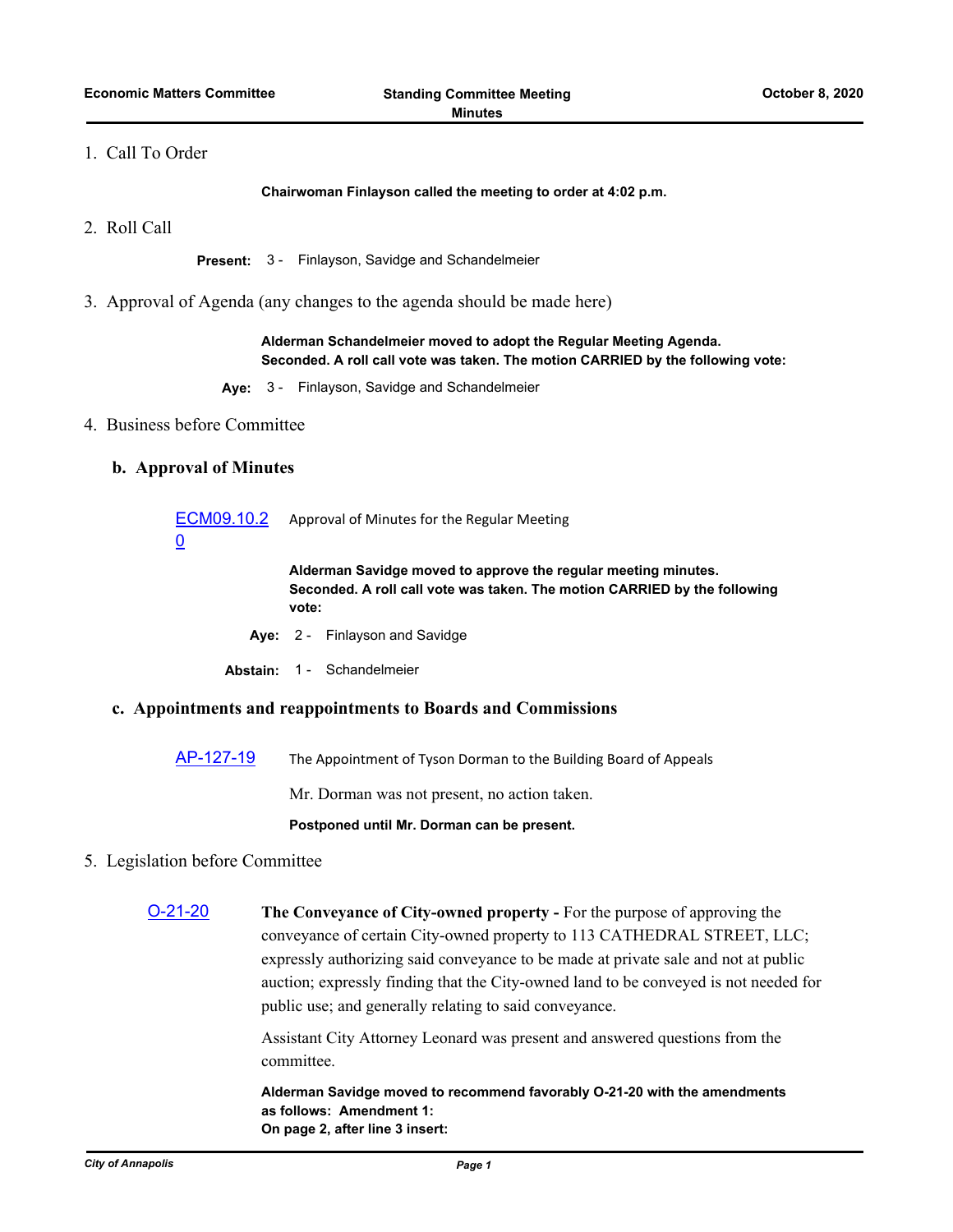**"WHEREAS, the conveyance of the Property shall be subject to 113 Cathedral, LLC constructing, and perpetually maintaining and repairing, a stormwater management system on the Property, subject to City Department of Public Works approval, which duties and responsibilities shall run with title to the Property; and" Amendment 2: On page 1 of the Deed, in line 10 before "Deed" insert "Special Warranty" and in line 11 before "DEED" insert "SPECIAL WARRANTY" Amendment 3: On page 2 of the Deed, after line 34 insert: "And, FURTHER SUBJECT TO the construction, and perpetually maintenance and repair, of a stormwater management system on the Property, subject to City Department of Public Works approval, which duties and responsibilities shall run with title to the Property.". Seconded. A roll call vote was taken. The motion CARRIED by the following vote:**

**Aye:** 3 - Finlayson, Savidge and Schandelmeier

[O-22-20](http://annapolismd.legistar.com/gateway.aspx?m=l&id=/matter.aspx?key=4787) **The Conveyance of City-owned property -** For the purpose of approving the conveyance of certain City-owned property to Kathleen L. Woelfel, Carol L. Thames and Sandra M. Woelfel, Co-Trustees of the Survivor's Trust created under the Woelfel Living Trust; expressly authorizing said conveyance to be made at private sale and not at public auction; expressly finding that the City-owned land to be conveyed is not needed for public use; and generally relating to said conveyance.

> Assistant City Attorney Leonard was present and answered questions from the committee.

**Alderman Savidge moved to recommend favorably O-22-20. Seconded. A roll call vote was taken. The motion CARRIED by the following vote:**

- **Aye:** 3 Finlayson, Savidge and Schandelmeier
- [O-36-20](http://annapolismd.legistar.com/gateway.aspx?m=l&id=/matter.aspx?key=4897) **Site Development Prohibited Discharges** For the purpose of improving the protections of City waterways and public thoroughfares from harmful discharges from development sites during non-business hours.

**Alderman Schandelmeier moved to recommend favorably O-36-20. Seconded. A roll call vote was taken. The motion CARRIED by the following vote:**

- **Aye:** 3 Finlayson, Savidge and Schandelmeier
- [O-38-20](http://annapolismd.legistar.com/gateway.aspx?m=l&id=/matter.aspx?key=4904) **Building Code Updates** For the purpose of adopting certain building codes in accordance with the Code of Maryland; updating building code standards; correcting technical errors; specifying enforcement procedures; specifying appeal procedures; and generally related to the Annapolis Building Code.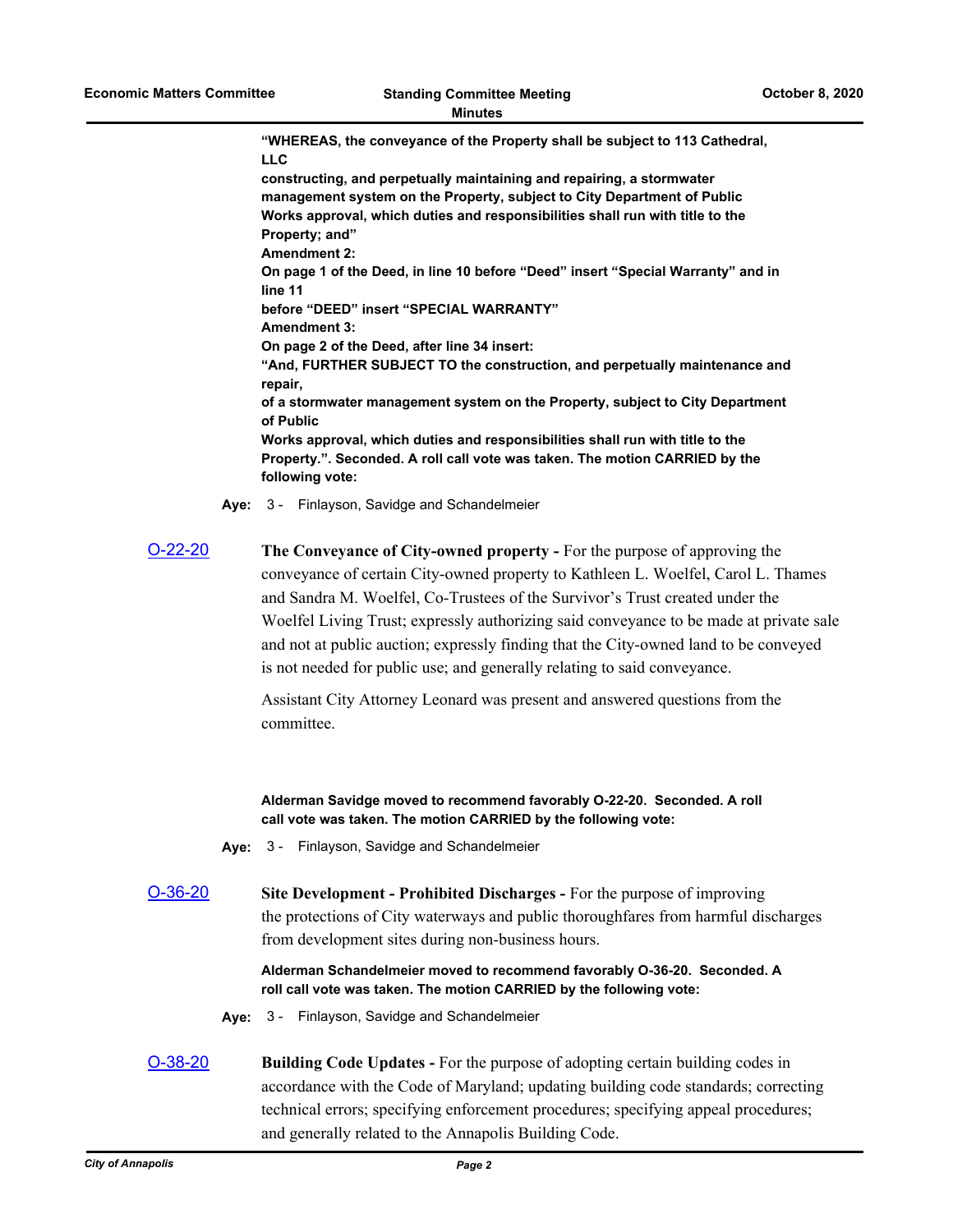Planning and Zoning Director Nash was present and answered questions from the committee.

**Alderman Savidge moved to recommend favorably O-38-20. Seconded. A roll call vote was taken. The motion CARRIED by the following vote:**

**Aye:** 3 - Finlayson, Savidge and Schandelmeier

[R-44-20](http://annapolismd.legistar.com/gateway.aspx?m=l&id=/matter.aspx?key=4906) **Building Code Updates - Fees** - For the purpose of updating certain code section references under Title 17 in the Fiscal Year 2021 Fees Schedule.

> Planning and Zoning Director Nash was present and answered questions from the committee.

**Alderman Schandelmeier moved to recommend favorably R-44-20. Seconded. A roll call vote was taken. The motion CARRIED by the following vote:**

**Aye:** 3 - Finlayson, Savidge and Schandelmeier

[R-45-20](http://annapolismd.legistar.com/gateway.aspx?m=l&id=/matter.aspx?key=4907) **Building Code Updates - Fines** - For the purpose of updating certain code section references under Title 17 in the Fiscal Year 2021 Fines Schedule.

> **Alderman Schandelmeier moved to recommend favorably R-45-20. Seconded. A roll call vote was taken. The motion CARRIED by the following vote:**

- **Aye:** 3 Finlayson, Savidge and Schandelmeier
- [O-41-20](http://annapolismd.legistar.com/gateway.aspx?m=l&id=/matter.aspx?key=4958) **Alcoholic Beverages** For the purpose of updating citations to the Maryland State Code in Chapter 7.12 of the Code of the City of Annapolis.

Assistant City Attorney Leonard was present and answered questions from the committee.

**Alderman Schandelmeier moved to recommend favorably O-41-20. Seconded. A roll call vote was taken. The motion CARRIED by the following vote:**

- **Aye:** 3 Finlayson, Savidge and Schandelmeier
- 6. General Discussion

## **Update from Economic Development**

Small and Minority Business Enterprise Liaison Stewart was present and provided an update for the committee.

### **Update from Downtown Partnership, Erik Evans, Executive Director**

Downtown Partnership Executive Director, Erik Evans, was present and provided an update for the committee. Assistant City Attorney Leonard, and Planning and Zoning Director Nash was present and addressed the committee.